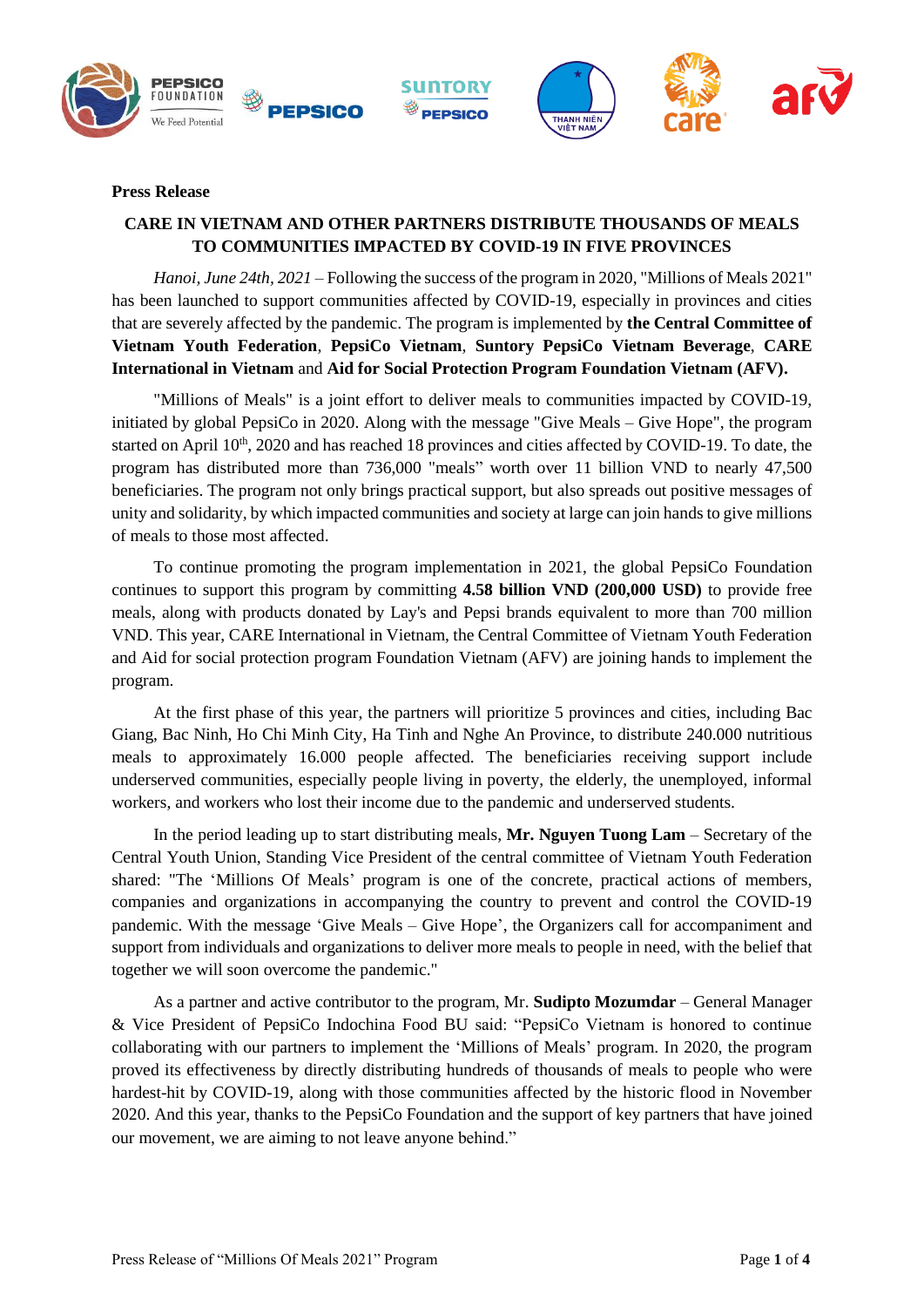

In addition, Mr. **Jahanzeb Khan**, CEO of Suntory PepsiCo Vietnam Beverage Company shared: "Facing the complicated situation of the COVID-19 pandemic, Suntory PepsiCo Vietnam is very pleased to join the partners to continue implementing the 'Millions of Meals' program. In addition, the company and our brands will support millions of water bottles, medical equipment and protective gear for the frontline forces, as well as contributed to the COVID-19 Vaccine Fund to join hands winning the pandemic with Vietnam."

CARE in Vietnam and AFV Foundation are joining the movement to bring "Millions of Meals" to the beneficiaries. Country Director of CARE in Vietnam, Ms. **Le Kim Dung** commented: "Sympathizing with the challenges that people in the hardest-hit areas are facing, CARE is proud to cooperate with PepsiCo and its partners in the 'Millions of Meals 2021' program. We hope this support will partly solve the immediate difficulties in the lives of those heavily affected by the pandemic, especially female workers, unskilled workers and low-income people. We believe in a community of compassion, mutual support to stabilize and build back better life."

For donation, please send to:

- Bank Account: Trung tam Thong tin Nguon luc Tinh nguyen Viet Nam.
- Account No.: 190.26637195689 at Techcombank, Ha Thanh branch.
- Transfer content: "Ung ho Chuong trinh Trieu bua com".
- Contact: Ms. Tran Ngoc Anh; email: tinhnguyenquocgia@gmail.com; phone: 097.848.2330 or 024.6263.1883.

OR:

- Bank Account: Quy Ho tro chuong trinh, du an an sinh xa hoi.
- Account No.: 002 1 000 368 863 (VND) at Vietcombank, Ha Noi branch.

# *ends/more*

---

# **About PepsiCo**

PepsiCo products are enjoyed by consumers more than one billion times a day in more than 200 countries and territories around the world. PepsiCo generated more than \$70 billion in net revenue in 2020, driven by a complementary food and beverage portfolio that includes Frito-Lay, Gatorade, Pepsi-Cola, Quaker, Tropicana and SodaStream. PepsiCo's product portfolio includes a wide range of enjoyable foods and beverages, including 23 brands that generate more than \$1 billion each in estimated annual retail sales.

Guiding PepsiCo is our vision to Be the Global Leader in Convenient Foods and Beverages by Winning with Purpose. "Winning with Purpose" reflects our ambition to win sustainably in the marketplace and embed purpose into all aspects of the business.

Learn more a[t www.pepsico.com.](http://www.pepsico.com/)

### **About The PepsiCo Foundation**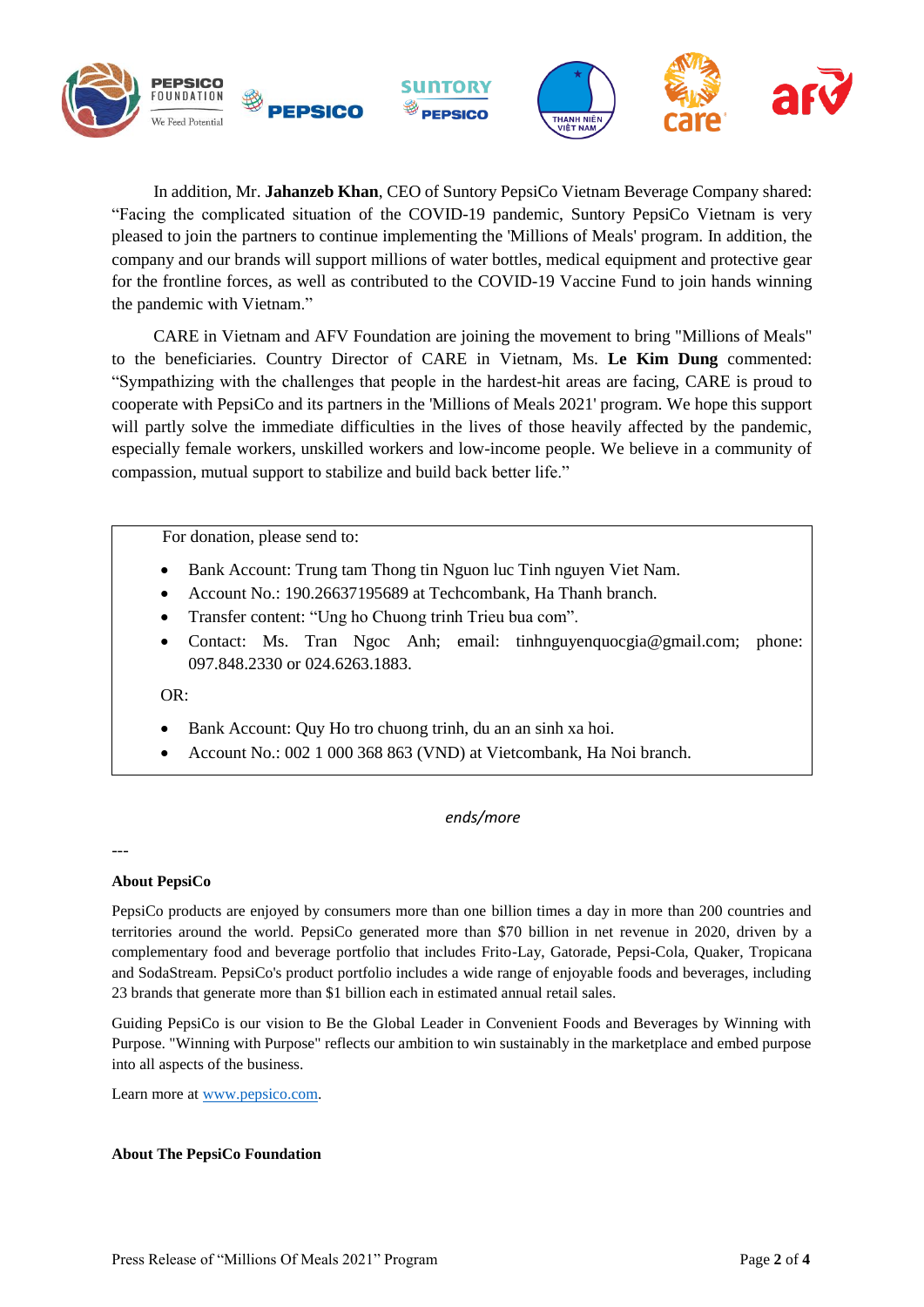

Established in 1962, The PepsiCo Foundation, the philanthropic arm of PepsiCo, invests in the essential elements of a sustainable food system with a mission to support thriving communities. Working with non-profits and experts around the globe, we're focused on helping alleviate hunger, managing water and waste responsibly and supporting women as champions of nutrition from farm to family. We strive for tangible impact in the places where we live and work—collaborating with industry peers, local and international organizations, and our employees to affect large-scale change on the issues that matter to us and are of global importance.

Learn more at [www.pepsico.com/sustainability/philanthropy.](http://www.pepsico.com/sustainability/philanthropy)

### **About Suntory PepsiCo Vietnam**

Suntory PepsiCo Vietnam is a strategic alliance between Suntory – Japan and PepsiCo – USA. Suntory PepsiCo Vietnam is currently the leading beverage company in Vietnam, distributing a chain of 13 famous brands such as Pepsi, 7up, Sting, Tea+, etc… For over 27 years of presence in Vietnam, Suntory PepsiCo has invested more than 500 million USD, with 5 factories across the country, along with head office and 5 sales offices, the company is creating direct jobs for more than 2,800 direct workers and thousands of indirect employees and in the top selected employers of Vietnamese workers according to Anphabe's survey. Always pursuing the value of "Contributing back to society", Suntory PepsiCo Vietnam focuses on community activities in 3 areas: Environmental Protection, Education – Supporting the young generation, Healthcare for community, and the "Vong Tay Nhan Ai" program – a charity program implemented by the company's employees. All employees of Suntory PepsiCo Vietnam always work and act according to the company's core values, and always maintain and strictly adhere to the code of ethics in doing business in Vietnam.

Learn more at [www.suntorypepsico.vn.](http://www.suntorypepsico.vn/)

### **About CARE International in Vietnam**

CARE International in Vietnam is a creative and dynamic organization which has worked with Vietnamese and international partner organizations since 1989 in over 300 projects. We recognize that the key to achieving equitable development outcomes lies in addressing deeply rooted, structural underlying causes of poverty and injustices which contribute to the exclusion and vulnerability of groups in society. Our long-term programme goals in Vietnam are that remote ethnic minority women and socially marginalized people in urban areas equitably benefit from development, are resilient to changing circumstances and have a legitimate voice.

To learn more, visit [www.care.org.vn](http://www.care.org.vn/) and [www.facebook.com/CAREinVietnam](http://www.facebook.com/CAREinVietnam)

### **About Aid for social protection program Foundation Vietnam (AFV)**

Aid for social protection program foundation Vietnam (AFV) is a social charity foundation registered and operated according to Vietnam law. AFV works to reduce poverty, create employment opportunities, and implement community development programmes. AFV works to support the most vulnerable communities, the poor, the disabled, ethnic minority, women, migrants and children with difficulties in Vietnam to build better lives and livelihoods.

Learn more at [www.afv.vn/meals-of-hope-decent-food-for-those-needed-due-to-covid-19/](http://www.afv.vn/meals-of-hope-decent-food-for-those-needed-due-to-covid-19/)